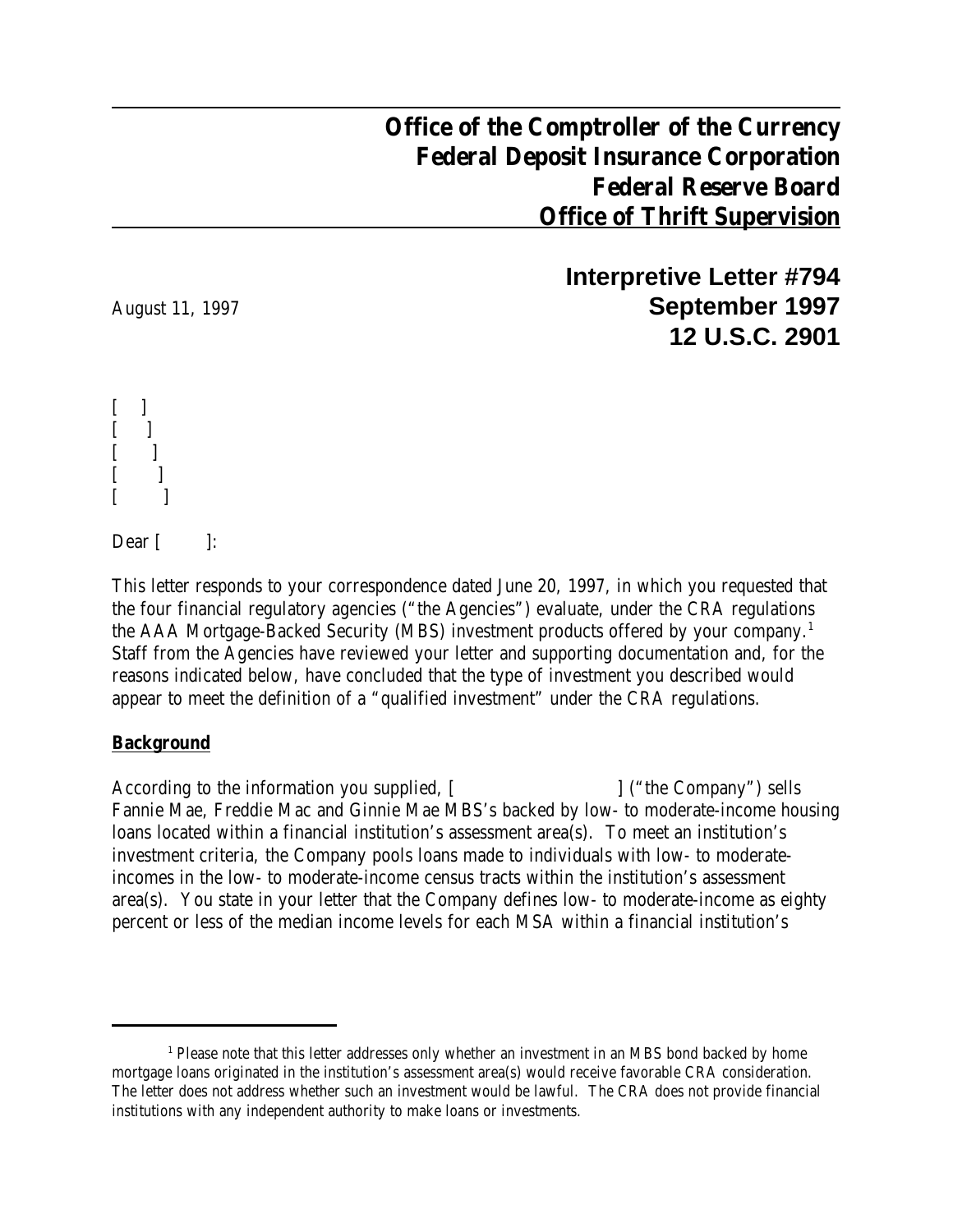$\Box$ August 11, 1997 Page Two

assessment area(s), as defined by the Department of Housing and Urban Development  $(HUD).<sup>2</sup>$ 

## **Discussion**

The CRA regulations establish the framework and criteria by which the Agencies assess an institution's record of helping to meet the credit needs of the community. The regulations set out a number of different evaluation methods for examiners to use, depending on the business strategy and size of the institution under examination. Regardless of the performance test used to evaluate a regulated financial institution, $^3$  an institution may receive positive consideration for making "qualified investments" that help meet the credit needs of the institution's assessment area(s) or a broader statewide or regional area(s).

The regulations define a "qualified investment" as "a lawful investment, deposit, membership share or grant that has as its primary purpose community development."<sup>4</sup> "Community development" includes "[a]fordable housing (including multifamily rental housing) for low- or moderate-income individuals."<sup>5</sup> "Low income" means "an individual income that is less than 50 percent of the area median income, or a median family income that is less that 50 percent,

4 *See* 12 C.F.R. §§ 25.12(s), 228.12(s), 345.12(s), and 563e.12(r).

 $^2$  Please note that the Agencies use the nonadjusted, 1990 census data to determine if a particular census tract is low- to moderate-income. To determine if *individuals* are low- to moderate-income, the Agencies use the adjusted HUD data.

<sup>&</sup>lt;sup>3</sup> See 60 Fed. Reg. 22,156, 22,161 (May 4, 1995). Examiners typically evaluate a large institution's CRA performance under the lending, investment and service tests. Examiners consider a large institution's qualified investments under the investment test. *See* 12 C.F.R. §§ 25.23(a), 228.23(a), 345.23(a), and 563e.23(a). In a small institution examination, examiners may adjust an institution's evaluation under the small institution performance criteria, if appropriate, based on lending-related qualified investments. *See* 12 C.F.R. §§ 25.26(a)(1), 228.26(a)(1), 345,26(a)(1), and 563e.26(a)(1); *see also* Qs and As, 61 Fed. Reg. 54,647, 54,658 (Oct. 21,1996) (Q and A 1 addressing  $\S$  . 26(a) (consideration of small institutions' lending-related activities)). Examiners may also consider qualified investments to determine if a small institution merits an outstanding CRA rating. *See* 12 C.F.R. pt. 25 app. A(d)(2), pt. 228 app. A(d)(2), pt. 345 app. A(d)(2), and pt. 563e app. A(d)(2); *see also id.* at 54,659 (Q and A 5 addressing  $\S$  \_\_.26(a)). The community development test, which is appropriate for wholesale and limited purpose institutions, evaluates, *inter alia*, the number and amount of qualified investments. *See* 12 C.F.R. §§ 25.25(c)(1), 228.25(c)(1), 345.25(c)(1), and 563e.25(c)(1). Finally, institutions evaluated on the basis of a strategic plan must include in their plan how they intend to meet the credit needs of their assessment area(s). They may meet credit needs through lending, *investment*, and/or services, as appropriate. *See* 12 C.F.R. §§ 25.27(f)(1), 228.27(f)(1), 345.27(f)(1), and 563e.27(f)(1) (emphasis added).

<sup>5</sup> *See* 12 C.F.R. §§ 25.12(h), 228.12(h), 345.12(h), and 563e.12(g).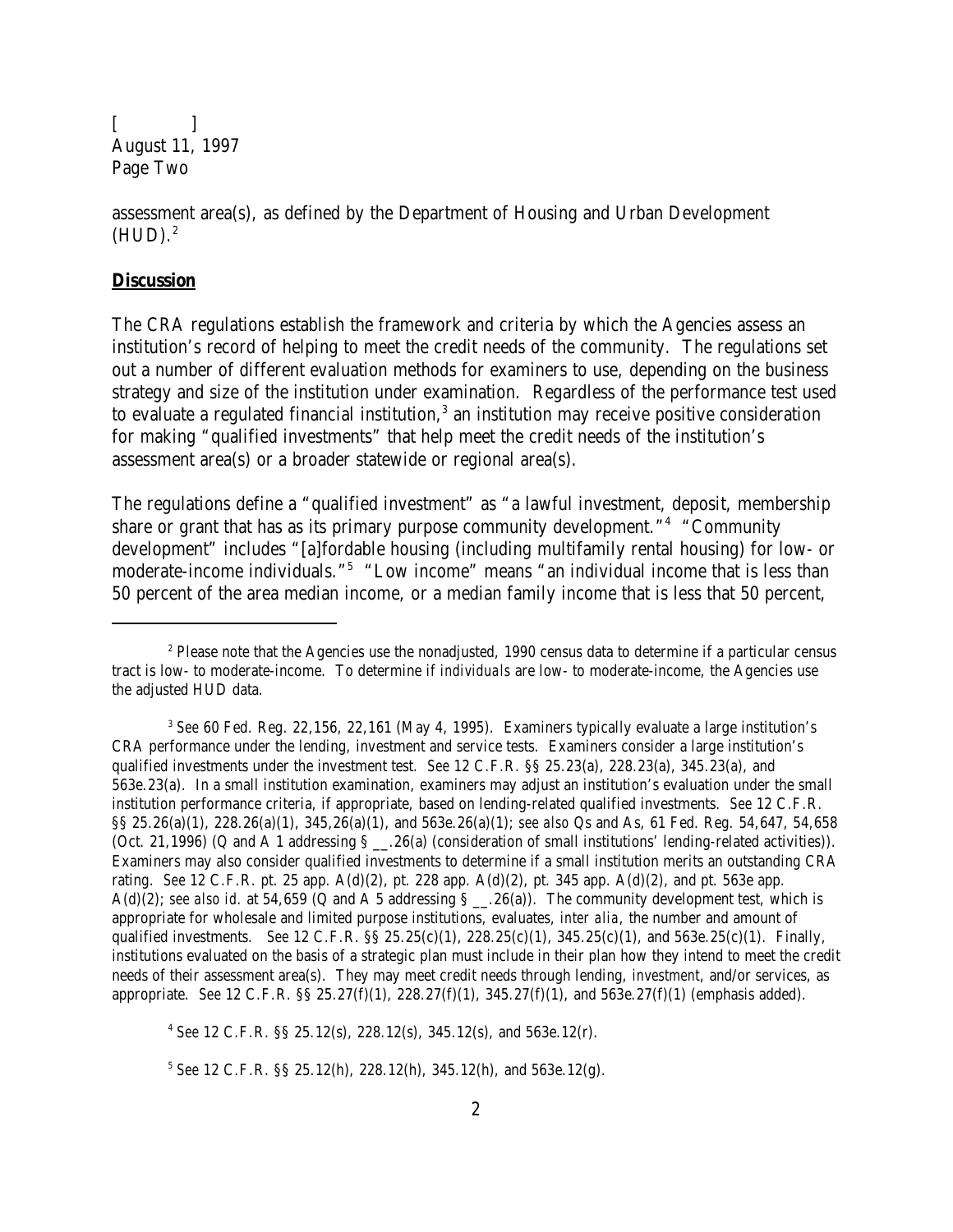$\lceil$   $\lceil$ August 11, 1997 Page Three

in the case of geography."<sup>6</sup> "Moderate income" means "an individual income that is at least 50 percent and less than 80 percent of the area median income, or a median family income that is at least 50 and less than 80 percent, in the case of geography."<sup>7</sup>

Although investments in MBS's generally are not qualified investments, investments in MBS's designed primarily to finance community development generally are considered qualified investments. To qualify, housing-related bonds or securities must primarily address the affordable housing (including multifamily rental housing) needs of low-to-moderate income individuals.<sup>8</sup>

You stated that the Company tailors the investments to an institution's requirements by backing the MBS's with mortgages originated in low- to moderate-income census tracts within the institution's assessment area(s). Furthermore, the borrowers of the underlying mortgages must have incomes that are 80% or less than the area median income. These steps taken by the Company thus ensure that low- and moderate-income individuals receive the underlying mortgages that back an MBS. The MBS bonds thus provide affordable housing with the meaning of subsections  $\qquad$ . 12(h)(1) and (4) of the regulations. Consequently, an institution that invests in MBS products with comparable characteristics may receive positive consideration for the investment as a qualified investment under the CRA regulations, provided the investment benefits the institution's assessment area(s) or a broader statewide or regional area(s) that includes the institution's assessment area(s). $9$  Please note, however, that in providing this general interpretive guidance, the Agencies are not endorsing any of the Company's particular lending or investment products.

 $6$  12 C.F.R. §§ 25.12(n)(1), 228.12(n)(1), 345.12(n)(1), and 563e.12(m)(1).

<sup>7</sup> 12 C.F.R. §§ 25.12(n)(2), 228.12(n)(2), 345.12(n)(2), and 563e.12(m)(2).

<sup>8</sup> Community Reinvestment Act Interagency Questions and Answers Regarding Community Reinvestment, 61 Fed. Reg. 54,647, 54,653 (Oct. 21, 1996) (Q and A 2 addressing the meaning of "qualified investments" under §§ \_\_.12(s) & 563e.12(r)).

 $^9$  For a wholesale or limited purpose institution that has adequately addressed the needs of its assessment area(s) or a broader statewide or regional area that includes the institution's assessment area(s), a qualified investment may benefit areas outside the assessment area(s). *See* 12 C.F.R. §§ 25.25(e)(2), 228.25(e)(2), 345.25(e)(2), and 563e.25(e)(2).